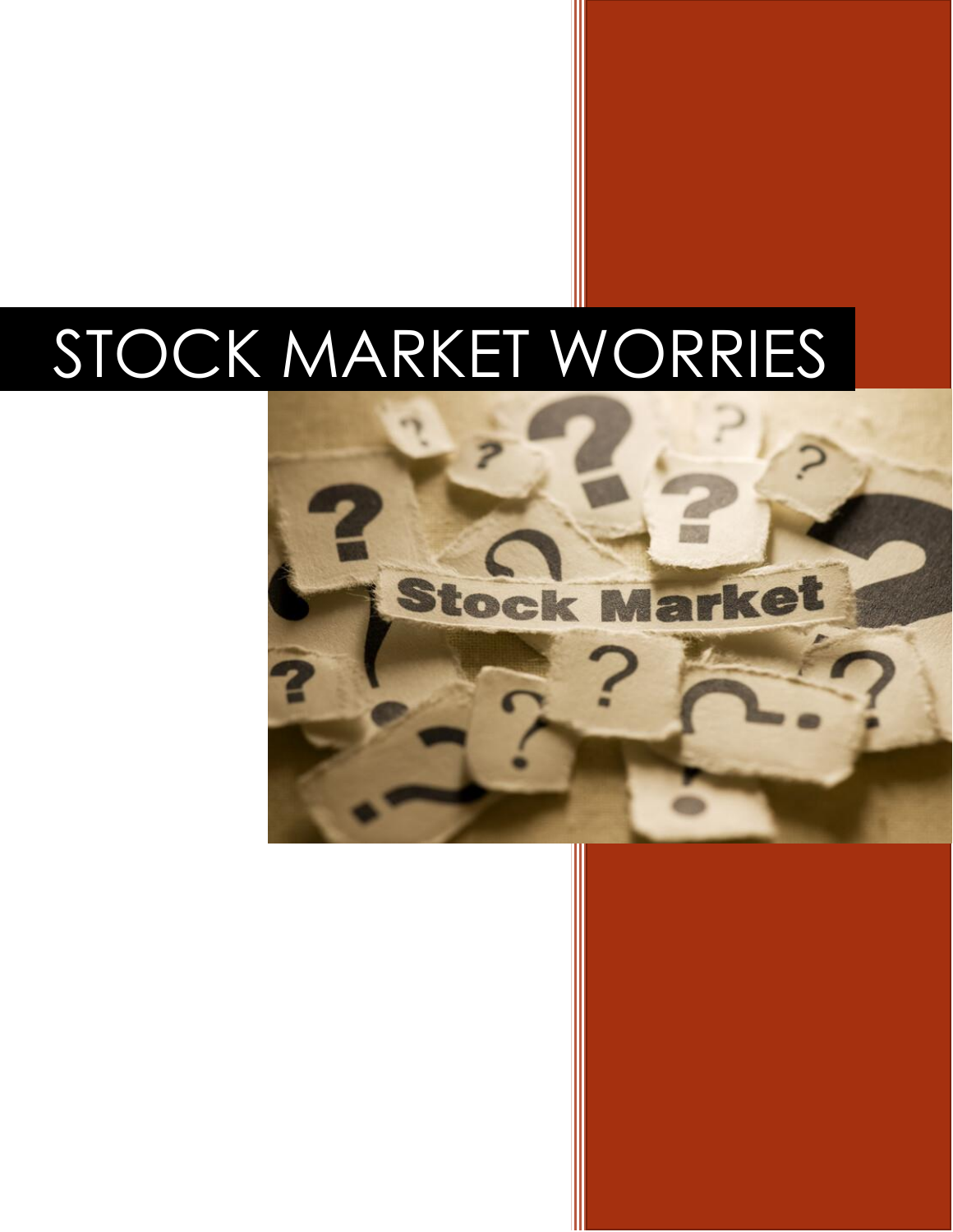## Explanation

Most people are still shaken up by the turmoil of the markets over the last few weeks, months or even years back. They are seeking someone that they can have confidence in. Are you that person?

## The Cards

#### Front of Card #1

Does the recent market turmoil have you clinging to hope? What can you do to gain that confidence again?

**Download Template:** <http://www.5qgroup.com/tools/Stock-Market-Worries-PC1.docx>

#### Front of Card #2

"It is better to be careful a hundred times than to be killed once" How confident are you in your investments after the recent market ups and downs? What can you do to get that confidence back?

**Download Template:** <http://www.5qgroup.com/tools/Stock-Market-Worries-PC2.docx>

#### Back of card

A large percentage of Americans are very anxious about the stock market in both the short and longterm future. Do you have a plan to meet your income needs in both the short and long-term future? If not, do not delay. As with any problem, it never takes care of itself… it only gets worse. *Source: [www.cnbc.com](http://www.cnbc.com/)*

#### Handwritten Note

#### [Name],

Do you have a written income plan? I've helped hundreds of people here in [City] create plans that have kept the income flowing… even during the last few [weeks, months or years] of ups and downs. Please give me a call and we'll get one set up for you too [XXX-XXXX].

[AGENT NAME]